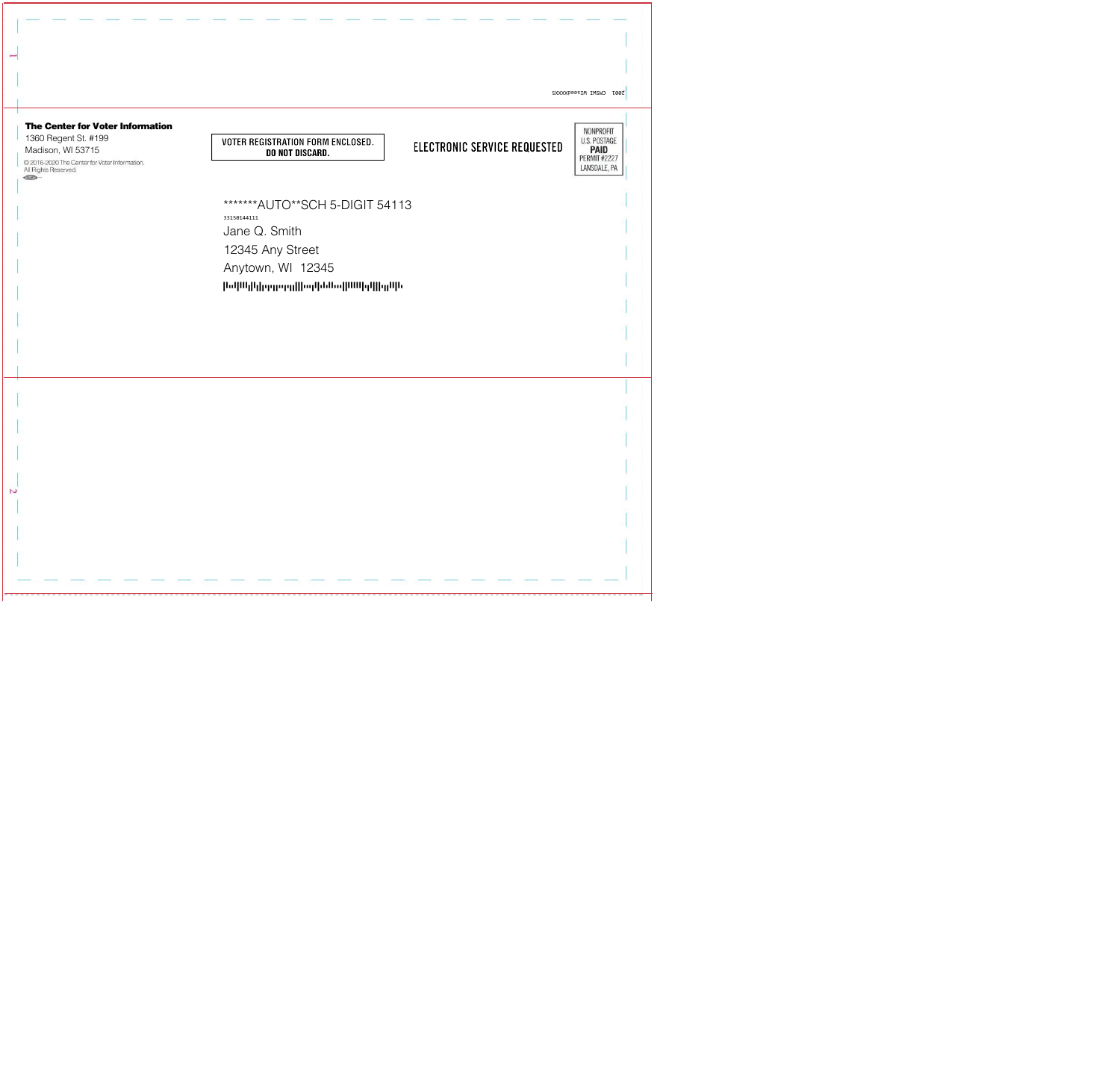## **Center For Voter** Information

January 7, 2020 **Dear Jane Q. Smith:**

According to our review of publicly available records, you no longer reside at 1234 Anystreet and may not be registered to vote yet at your current address. It is important to update your registration if you have moved and want to vote.

If you have recently updated your registration or are ineligible to vote, please disregard this notice. Otherwise, please fill out the enclosed form and send it in the pre-addressed, postage-paid envelope. **You must provide a Proof of Residence document when registering.** See form instructions for a list of acceptable documents.

Most eligible citizens are registered to vote. As part of our ongoing voter registration program, we will review the publicly available voter file in eight weeks to see if you have mailed your form. We would like to find you on the list of registered voters.

To check your current voter status or to register online, please visit: **MyVote.wi.gov**

Thank you for your prompt attention to this important matter.

Sincerely,

Lionel Dripps

Lionel Dripps Center for Voter Information

If you have recently updated your registration or are ineligible to vote, please disregard this notice.

## Check your voter status at: **MyVote.wi.gov**

P.S. We have already filled in your name and address on the enclosed form. If either is incorrect, please cross it out and enter the correct information. Complete the form, enter your date of birth, sign, date, and send it to your municipal clerk in the enclosed pre-addressed, postage-paid envelope. **You must provide a Proof of Residence document when registering.** See form instructions for a list of acceptable documents. Thank you.

**Note:** March 18, 2020 is the deadline to mail your registration form to vote in the Presidential Primary on April 7. You may also register to vote in person through Election Day.

### If you wish to be removed from our mailing list, email this code: WIseedXXXX5 to unsubscribe@centerforvoterinformation.org.

This mailing has been paid for by the Center for Voter Information (CVI). CVI is a non-government, nonprofit, 501(c)(4) organization. Its Wisconsin address is 1360 Regent St. #199, Madison, WI 53715. **(866) 290-1599** www.centerforvoterinformation.org CVI is not affiliated with any government agency or state/local election office. © 2016-2020 The Center for Voter Information. All Rights Reserved.

 $-$ 

 $\sim$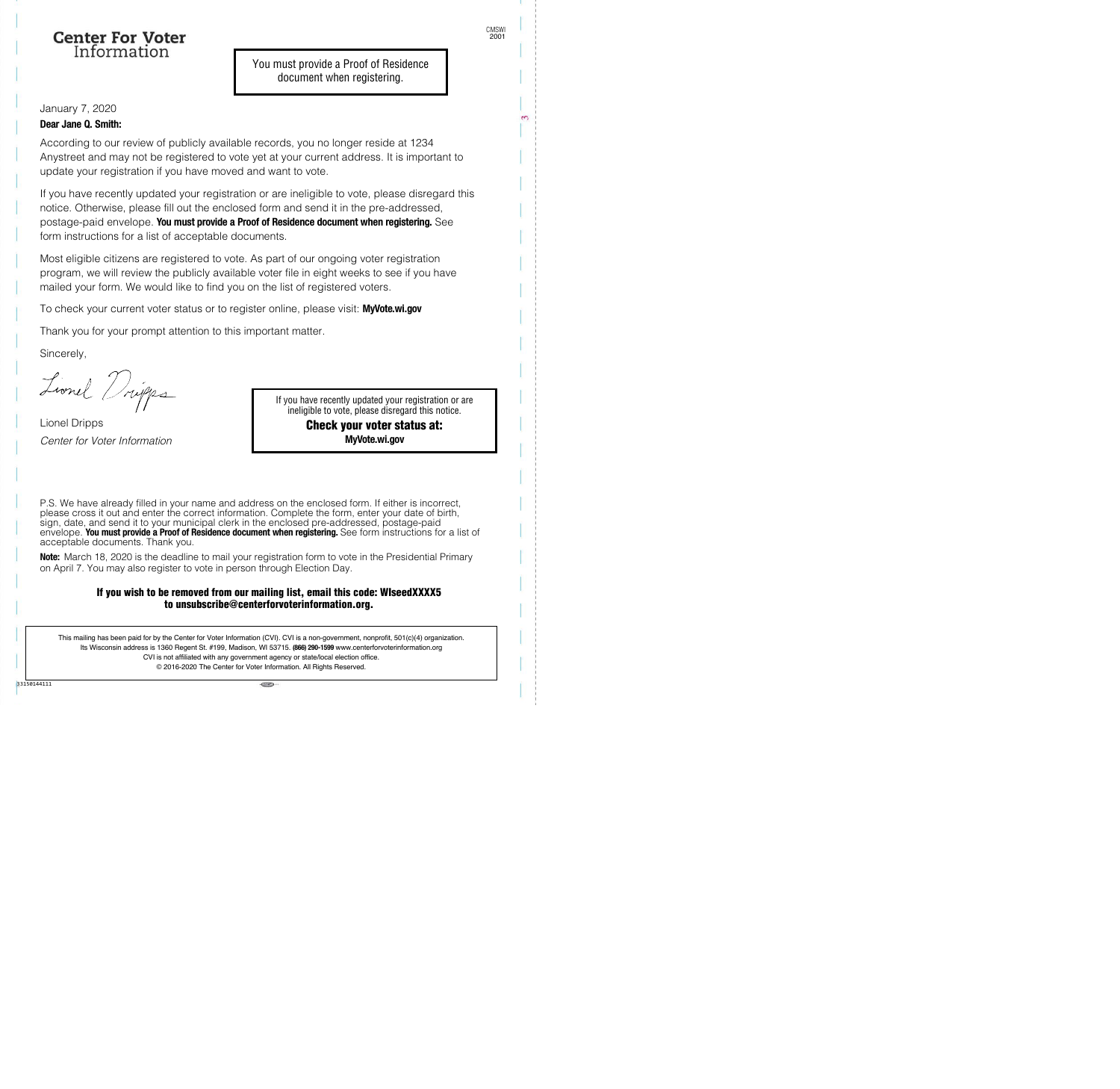|                                                  |                                                                                                                                                                                                                                                                                                                                                                                                                                                                                                                                                                                                                                                                                                                                                                                                                                                                                                                           |                                                                                                                                                                                                                                                                                                                                                                                                                                                             | <b>Wisconsin Voter Registration Application</b>                      |              |                                                                                                    |                                 |                                                                                                                   |                                      |                                                                                                  |                                             |  |                                          |                                                       |                             | O Submitted by Mail<br>(Official Use Only) |       |                                                         |                                                                                                                                                                           |
|--------------------------------------------------|---------------------------------------------------------------------------------------------------------------------------------------------------------------------------------------------------------------------------------------------------------------------------------------------------------------------------------------------------------------------------------------------------------------------------------------------------------------------------------------------------------------------------------------------------------------------------------------------------------------------------------------------------------------------------------------------------------------------------------------------------------------------------------------------------------------------------------------------------------------------------------------------------------------------------|-------------------------------------------------------------------------------------------------------------------------------------------------------------------------------------------------------------------------------------------------------------------------------------------------------------------------------------------------------------------------------------------------------------------------------------------------------------|----------------------------------------------------------------------|--------------|----------------------------------------------------------------------------------------------------|---------------------------------|-------------------------------------------------------------------------------------------------------------------|--------------------------------------|--------------------------------------------------------------------------------------------------|---------------------------------------------|--|------------------------------------------|-------------------------------------------------------|-----------------------------|--------------------------------------------|-------|---------------------------------------------------------|---------------------------------------------------------------------------------------------------------------------------------------------------------------------------|
|                                                  |                                                                                                                                                                                                                                                                                                                                                                                                                                                                                                                                                                                                                                                                                                                                                                                                                                                                                                                           |                                                                                                                                                                                                                                                                                                                                                                                                                                                             | Confidential Elector ID#<br>(HINDI - sequential #) (Office Use Only) |              |                                                                                                    |                                 |                                                                                                                   |                                      | WisVote ID#<br>(Official Use Only)                                                               |                                             |  |                                          |                                                       |                             |                                            |       |                                                         |                                                                                                                                                                           |
| Instructions                                     | Instructions for completion are on the back of this form Return this form to your municipal clerk, unless directed otherwise.<br>Proof of Residence (see reverse) must accompany this application unless you are a military or permanent overseas voter.<br>Ţ<br>If this is a change of address, upon completion of this application your voting rights will be cancelled at your previous residence.<br>Please print your information clearly and legibly. Fill in circles as applicable.                                                                                                                                                                                                                                                                                                                                                                                                                                |                                                                                                                                                                                                                                                                                                                                                                                                                                                             |                                                                      |              |                                                                                                    |                                 |                                                                                                                   |                                      |                                                                                                  |                                             |  |                                          |                                                       |                             |                                            |       |                                                         |                                                                                                                                                                           |
|                                                  | O New WI Voter<br>O Name Change<br>O Address Change                                                                                                                                                                                                                                                                                                                                                                                                                                                                                                                                                                                                                                                                                                                                                                                                                                                                       |                                                                                                                                                                                                                                                                                                                                                                                                                                                             |                                                                      | Municipality |                                                                                                    | O Town<br>O Village<br>$O$ City | <b>VILLAGE OF COMBINED LOCKS</b>                                                                                  |                                      |                                                                                                  |                                             |  |                                          |                                                       |                             |                                            |       |                                                         |                                                                                                                                                                           |
| 1                                                |                                                                                                                                                                                                                                                                                                                                                                                                                                                                                                                                                                                                                                                                                                                                                                                                                                                                                                                           |                                                                                                                                                                                                                                                                                                                                                                                                                                                             | County<br>OUTAGAMIE                                                  |              |                                                                                                    |                                 |                                                                                                                   |                                      |                                                                                                  |                                             |  |                                          |                                                       |                             |                                            |       |                                                         |                                                                                                                                                                           |
| $\mathbf{2}$                                     | WI Driver License or WI DOT-issued ID#<br>(Req. if not expired or cancelled)                                                                                                                                                                                                                                                                                                                                                                                                                                                                                                                                                                                                                                                                                                                                                                                                                                              |                                                                                                                                                                                                                                                                                                                                                                                                                                                             |                                                                      |              |                                                                                                    |                                 |                                                                                                                   |                                      |                                                                                                  |                                             |  |                                          |                                                       |                             | <b>Expiration Date</b>                     |       | I have neither<br>a WI Driver<br>License/ ID nor a<br>O |                                                                                                                                                                           |
|                                                  |                                                                                                                                                                                                                                                                                                                                                                                                                                                                                                                                                                                                                                                                                                                                                                                                                                                                                                                           |                                                                                                                                                                                                                                                                                                                                                                                                                                                             | issued, has expired, or has been cancelled)                          |              | Social Security Number - Last Four Digits (Req. if driver license or state ID is not<br>$XXX-XX$ - |                                 |                                                                                                                   |                                      |                                                                                                  |                                             |  |                                          |                                                       | Social Security<br>Number.  |                                            |       |                                                         |                                                                                                                                                                           |
| 3                                                |                                                                                                                                                                                                                                                                                                                                                                                                                                                                                                                                                                                                                                                                                                                                                                                                                                                                                                                           |                                                                                                                                                                                                                                                                                                                                                                                                                                                             | Last Name<br><b>SMITH</b>                                            |              |                                                                                                    |                                 |                                                                                                                   |                                      |                                                                                                  |                                             |  |                                          |                                                       | First Name<br>JANE          |                                            |       |                                                         |                                                                                                                                                                           |
|                                                  |                                                                                                                                                                                                                                                                                                                                                                                                                                                                                                                                                                                                                                                                                                                                                                                                                                                                                                                           |                                                                                                                                                                                                                                                                                                                                                                                                                                                             | Middle Name                                                          |              |                                                                                                    |                                 |                                                                                                                   |                                      |                                                                                                  | Suffix (e.g. Jr, II, etc.)                  |  |                                          |                                                       | Phone #                     |                                            |       |                                                         |                                                                                                                                                                           |
|                                                  |                                                                                                                                                                                                                                                                                                                                                                                                                                                                                                                                                                                                                                                                                                                                                                                                                                                                                                                           |                                                                                                                                                                                                                                                                                                                                                                                                                                                             | Date of Birth (M/D/YYYY)                                             |              |                                                                                                    |                                 |                                                                                                                   |                                      | <b>Email Address</b>                                                                             |                                             |  |                                          |                                                       |                             |                                            |       |                                                         |                                                                                                                                                                           |
|                                                  |                                                                                                                                                                                                                                                                                                                                                                                                                                                                                                                                                                                                                                                                                                                                                                                                                                                                                                                           |                                                                                                                                                                                                                                                                                                                                                                                                                                                             |                                                                      |              |                                                                                                    |                                 |                                                                                                                   |                                      |                                                                                                  |                                             |  |                                          |                                                       |                             |                                            |       |                                                         | If you are a military or permanent overseas elector, fill in the appropriate circle (see instructions for definitions): $\bigcirc$ Military $\bigcirc$ Permanent Overseas |
| 4                                                | Current                                                                                                                                                                                                                                                                                                                                                                                                                                                                                                                                                                                                                                                                                                                                                                                                                                                                                                                   |                                                                                                                                                                                                                                                                                                                                                                                                                                                             | Residence Address: Street Number & Name                              |              |                                                                                                    |                                 |                                                                                                                   |                                      | 12345 ANY STREET                                                                                 |                                             |  |                                          |                                                       |                             |                                            |       |                                                         |                                                                                                                                                                           |
|                                                  |                                                                                                                                                                                                                                                                                                                                                                                                                                                                                                                                                                                                                                                                                                                                                                                                                                                                                                                           |                                                                                                                                                                                                                                                                                                                                                                                                                                                             | Apt. Number                                                          | City         |                                                                                                    | <b>ANYTOWN</b>                  |                                                                                                                   |                                      |                                                                                                  |                                             |  |                                          | State & ZIP                                           | WI                          |                                            | 12345 |                                                         |                                                                                                                                                                           |
| 5                                                |                                                                                                                                                                                                                                                                                                                                                                                                                                                                                                                                                                                                                                                                                                                                                                                                                                                                                                                           |                                                                                                                                                                                                                                                                                                                                                                                                                                                             | Mailing Address: Street Number & Name                                |              |                                                                                                    |                                 |                                                                                                                   |                                      |                                                                                                  |                                             |  |                                          |                                                       |                             |                                            |       |                                                         |                                                                                                                                                                           |
|                                                  |                                                                                                                                                                                                                                                                                                                                                                                                                                                                                                                                                                                                                                                                                                                                                                                                                                                                                                                           |                                                                                                                                                                                                                                                                                                                                                                                                                                                             | Apt. Number                                                          |              |                                                                                                    | City                            |                                                                                                                   |                                      |                                                                                                  |                                             |  |                                          |                                                       | State & ZIP                 |                                            |       |                                                         |                                                                                                                                                                           |
| 6                                                |                                                                                                                                                                                                                                                                                                                                                                                                                                                                                                                                                                                                                                                                                                                                                                                                                                                                                                                           |                                                                                                                                                                                                                                                                                                                                                                                                                                                             | Last Name                                                            |              |                                                                                                    |                                 |                                                                                                                   |                                      |                                                                                                  |                                             |  |                                          | <b>First Name</b>                                     |                             |                                            |       |                                                         |                                                                                                                                                                           |
|                                                  |                                                                                                                                                                                                                                                                                                                                                                                                                                                                                                                                                                                                                                                                                                                                                                                                                                                                                                                           |                                                                                                                                                                                                                                                                                                                                                                                                                                                             | Middle Name                                                          |              |                                                                                                    |                                 |                                                                                                                   |                                      | Suffix (e.g. Jr, II, etc.)                                                                       |                                             |  |                                          |                                                       |                             |                                            |       |                                                         |                                                                                                                                                                           |
| $\overline{7}$                                   | Previous                                                                                                                                                                                                                                                                                                                                                                                                                                                                                                                                                                                                                                                                                                                                                                                                                                                                                                                  |                                                                                                                                                                                                                                                                                                                                                                                                                                                             | Previous Address: Street Number & Name                               |              |                                                                                                    |                                 |                                                                                                                   |                                      |                                                                                                  |                                             |  |                                          |                                                       |                             |                                            |       |                                                         |                                                                                                                                                                           |
|                                                  |                                                                                                                                                                                                                                                                                                                                                                                                                                                                                                                                                                                                                                                                                                                                                                                                                                                                                                                           |                                                                                                                                                                                                                                                                                                                                                                                                                                                             | Apt. Number                                                          |              |                                                                                                    | City                            |                                                                                                                   |                                      |                                                                                                  |                                             |  |                                          |                                                       | State & ZIP                 |                                            |       |                                                         |                                                                                                                                                                           |
| 8                                                |                                                                                                                                                                                                                                                                                                                                                                                                                                                                                                                                                                                                                                                                                                                                                                                                                                                                                                                           | access):                                                                                                                                                                                                                                                                                                                                                                                                                                                    | Accommodation needed at poll location (e.g. wheelchair               |              |                                                                                                    |                                 | If you do not have a street number or address, use the map to show where you live.<br>·Mark crossroads<br>Example |                                      |                                                                                                  |                                             |  |                                          | Library                                               |                             |                                            |       |                                                         |                                                                                                                                                                           |
|                                                  |                                                                                                                                                                                                                                                                                                                                                                                                                                                                                                                                                                                                                                                                                                                                                                                                                                                                                                                           |                                                                                                                                                                                                                                                                                                                                                                                                                                                             |                                                                      |              |                                                                                                    |                                 |                                                                                                                   | •'X' where you live<br>•Use dots for |                                                                                                  |                                             |  |                                          | Marmot Road                                           |                             |                                            |       |                                                         |                                                                                                                                                                           |
|                                                  |                                                                                                                                                                                                                                                                                                                                                                                                                                                                                                                                                                                                                                                                                                                                                                                                                                                                                                                           |                                                                                                                                                                                                                                                                                                                                                                                                                                                             |                                                                      |              | O I am interested in being a poll worker.                                                          |                                 |                                                                                                                   |                                      | High School .<br>landmarks                                                                       |                                             |  |                                          | $\mathsf X$                                           |                             |                                            |       |                                                         |                                                                                                                                                                           |
|                                                  |                                                                                                                                                                                                                                                                                                                                                                                                                                                                                                                                                                                                                                                                                                                                                                                                                                                                                                                           | Please answer the following questions by filling in "Yes" or No":<br>O Yes O No<br>If you filled in "No" in response to EITHER of these<br>1. Are you a citizen of the United States of America?<br>2. Will you be 18 years of age or older on or before the first election at which you<br>2. Will you be 18 years of age or older on or before the first election at which you Q Yes Q No<br>questions, do not complete this form.<br>will offer to vote? |                                                                      |              |                                                                                                    |                                 |                                                                                                                   |                                      |                                                                                                  |                                             |  |                                          |                                                       |                             |                                            |       |                                                         |                                                                                                                                                                           |
| 10                                               | I hereby certify, to the best of my knowledge, that I am a qualified elector, a U.S. citizen, at least 18 years old or will be at least 18 years old at the time of the first election at<br>which I will offer to vote, having resided at the above residential address for at least 10 consecutive days immediately preceding this election, with no present intent to move.<br>I am not currently serving a sentence including incarceration, parole, probation, or extended supervision for a felony conviction, and not otherwise disqualified from voting.<br>I certify that all statements on this form are true and correct. If I have provided false information I may be subject to fine or imprisonment under State and Federal laws.<br>If completed on Election Day: I further certify that I have not voted in this election. Please sign below to acknowledge that you have read and understand the above. |                                                                                                                                                                                                                                                                                                                                                                                                                                                             |                                                                      |              |                                                                                                    |                                 |                                                                                                                   |                                      |                                                                                                  |                                             |  |                                          |                                                       |                             |                                            |       |                                                         |                                                                                                                                                                           |
| 11                                               | Elector Signature:                                                                                                                                                                                                                                                                                                                                                                                                                                                                                                                                                                                                                                                                                                                                                                                                                                                                                                        |                                                                                                                                                                                                                                                                                                                                                                                                                                                             |                                                                      |              |                                                                                                    |                                 | Today's Date                                                                                                      |                                      |                                                                                                  | Proof of Residence type (Official use only) |  |                                          | Proof of Residence Issuing Entity (Official use only) |                             |                                            |       |                                                         |                                                                                                                                                                           |
|                                                  | IX                                                                                                                                                                                                                                                                                                                                                                                                                                                                                                                                                                                                                                                                                                                                                                                                                                                                                                                        |                                                                                                                                                                                                                                                                                                                                                                                                                                                             |                                                                      |              |                                                                                                    |                                 |                                                                                                                   |                                      |                                                                                                  |                                             |  | Proof of Residence # (Official use only) |                                                       |                             | Election Day Voter # (Official use only)   |       |                                                         |                                                                                                                                                                           |
|                                                  |                                                                                                                                                                                                                                                                                                                                                                                                                                                                                                                                                                                                                                                                                                                                                                                                                                                                                                                           |                                                                                                                                                                                                                                                                                                                                                                                                                                                             |                                                                      |              |                                                                                                    |                                 |                                                                                                                   |                                      | Falsification of information on this form is punishable under Wisconsin law as a Class I felony. |                                             |  |                                          |                                                       |                             |                                            |       |                                                         |                                                                                                                                                                           |
| Assistant Signature:<br>Assistant Address:<br>12 |                                                                                                                                                                                                                                                                                                                                                                                                                                                                                                                                                                                                                                                                                                                                                                                                                                                                                                                           |                                                                                                                                                                                                                                                                                                                                                                                                                                                             |                                                                      |              |                                                                                                    |                                 |                                                                                                                   |                                      |                                                                                                  |                                             |  |                                          |                                                       |                             |                                            |       |                                                         |                                                                                                                                                                           |
| Official's Signature:                            |                                                                                                                                                                                                                                                                                                                                                                                                                                                                                                                                                                                                                                                                                                                                                                                                                                                                                                                           |                                                                                                                                                                                                                                                                                                                                                                                                                                                             |                                                                      |              |                                                                                                    |                                 |                                                                                                                   | Date complete & POR received:        |                                                                                                  |                                             |  |                                          |                                                       | SRDs printed name and SRD#: |                                            |       |                                                         |                                                                                                                                                                           |
| Ward                                             |                                                                                                                                                                                                                                                                                                                                                                                                                                                                                                                                                                                                                                                                                                                                                                                                                                                                                                                           | Sch. Dist.                                                                                                                                                                                                                                                                                                                                                                                                                                                  |                                                                      | Alder        | Cty. Supr.                                                                                         |                                 |                                                                                                                   |                                      | Ct. of App.                                                                                      |                                             |  | Assembly                                 |                                                       |                             | St. Senate                                 |       | Congress                                                |                                                                                                                                                                           |
| EL-131 (REV 2018-10)                             |                                                                                                                                                                                                                                                                                                                                                                                                                                                                                                                                                                                                                                                                                                                                                                                                                                                                                                                           |                                                                                                                                                                                                                                                                                                                                                                                                                                                             |                                                                      |              |                                                                                                    |                                 |                                                                                                                   |                                      |                                                                                                  |                                             |  |                                          |                                                       |                             |                                            |       |                                                         |                                                                                                                                                                           |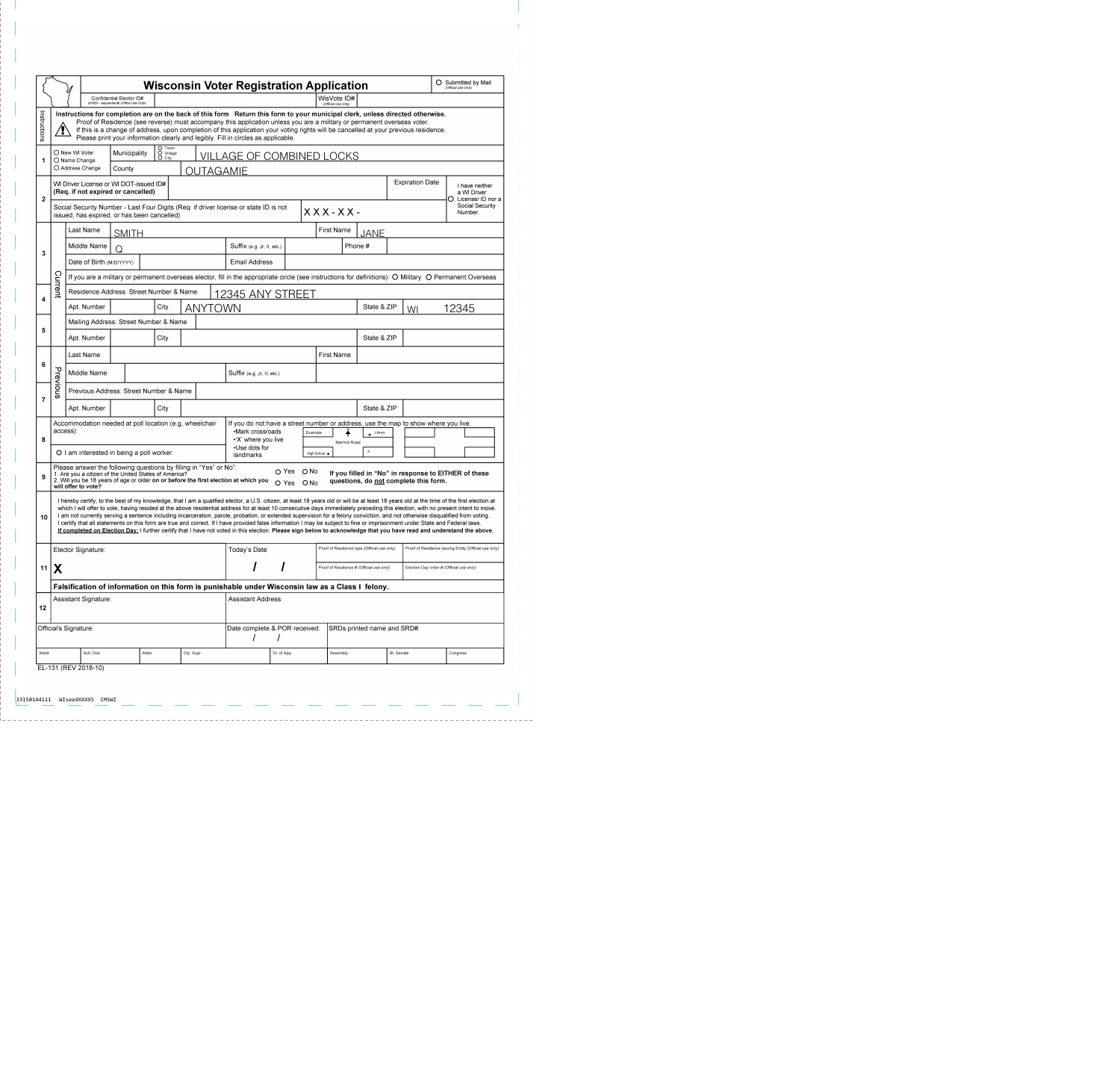# **Wisconsin Voter Registration Application Instructions**

## Each section on the front side of this document corresponds to the sections below (1-12)

These documents constitute proof of residence if they contain the voter's current and complete first and last name and residential address, and are valid on the day used to register to vote. Electronic versions are also acceptable.

- A WI Driver License / ID Card, if not expired or cancelled. May be used even if driving privileges have been revoked.
- Any other official identification card or license issued by a Wisconsin governmental body or unit
- An employee ID card with a photograph, but not a business card
- A real property tax bill or receipt for the current year or the year preceding the date of the election
- A residential lease (Does not count as proof of residence if elector submits form by mail)
- A picture ID from a university, college or technical college coupled with a fee receipt or an on-campus housing listing provided by the university, college or technical college
- A utility bill for the period commencing not earlier than 90 days before the day registration is made
- (Homeless voters only) A letter from an organization that provides services to the homeless that identifies the voter and describes the location designated as the person's residence for voting purposes
- A contract/intake document prepared by a residential care facility indicating that the occupant resides in the facility.
- A bank/credit card statement
- $\bullet$  A paycheck
- A check or other document issued by a unit of government

#### 1.

- Fill in the circle (New WI Voter, Name Change, Address Change) describing why you are completing this form.
- A "New WI Voter" is anyone who is not currently registered to vote in Wisconsin. You can check your voter registration status at MyVote Wisconsin website (https://myvote.wi.gov)
- Indicate your county and municipality of residence (e.g. Town of Eaton, Manitowoc County)

#### $2.$

- If you have been issued a WI driver license or WI DOT-issued ID that is unexpired. you must provide the number, even if your driving privileges have been revoked. If you are unsure of the number, please call DMV at (608) 266-2353.
- If you have been issued a WI driver license or WI DOT-issued ID that is currently expired or has been cancelled, please provide the number. You must also provide the last 4 digits of your Social Security number.
- If you have not been issued a WI driver license or WI DOT-issued ID, you must provide the last 4 digits of your Social Security number.
- If you have not been issued a WI driver license, a WI DOT-issued ID, or a Social Security number, indicate that fact by filling in the appropriate circle.
- If you are registering to vote on Election Day and have been issued a WI driver license or ID, but are unable or unwilling to provide the number, your vote will not be counted unless you provide the number to the election inspectors by 8:00 p.m. on Election Day or to your municipal clerk by 4:00 p.m. the Friday following Election Day

#### 3.

WI01

- Provide your current and complete name including your last name, first name, middle name, and suffix (Jr., Sr., etc.), if any. Please verify you have provided your name as it appears on the document, the number of which you provided in Box 2, if the name on that document is still your current and complete name.
- Provide your month, day, and year of birth.
- Providing your phone number and/or email address is optional and is subject to open records requests.
- A "military elector" is a person, or the spouse or dependent of a person who is a member of a uniformed service or merchant marine, a civilian officially attached to a uniformed service and serving outside the United States, or a Peace Corp volunteer. Military electors are not required to register as a prerequisite to voting at any election.
- A "permanent overseas elector" is a US citizen, at least 18 years old, who does not qualify as a resident of this state, but who was last domiciled in this state, or whose parent was last domiciled in this state immediately prior to the parent's departure from the United States, and who is not registered to vote in any other state.

#### 4.

- Provide your home address (legal voting residence) in Wisconsin.
- Provide your full street name, including the type (St, Ave, etc.) and any pre- and/or post-directional (N, S, etc.).
- Provide the city name and ZIP code that appears on mail delivered to your home address.
- You may not enter a PO Box as a residential address. A rural route box without a number should not be used.

#### 5.

. If your mailing address is different from your home address, provide it here. A PO Box is acceptable as a mailing address. Overseas electors should provide their complete overseas address here.

#### 6.

• Provide your previous first, last, and middle names, along with a suffix, if any.

#### 7.

• Provide the most recent address where you were previously registered to vote, if any.

#### 8.

- If you need assistance when voting, you may describe the assistance required (e.g. curbside voting, braille materials).
- If you are interested in being a poll worker for your municipality, you may fill in the circle to indicate your interest.
- . If you do not have a street address, use the map to show where you live.

#### 9.

- If you answer "No" to either question in this section, you are not eligible to vote in Wisconsin.
- Please note, for question 2, you must either be at least 18 years old, or will be at least 18 years old at the time of the next election to be eligible to vote. If you are completing on Election Day you must be 18 years old today.

#### $12.$

• Assistant: If you are unable to sign this form due to a physical disability, you may have an assistant do so on your behalf. That assistant must provide his or her signature and address in the space provided.

By signing, the assistant certifies that he or she signed the form at your request.

## If you are not a U.S. citizen, you cannot register to vote.